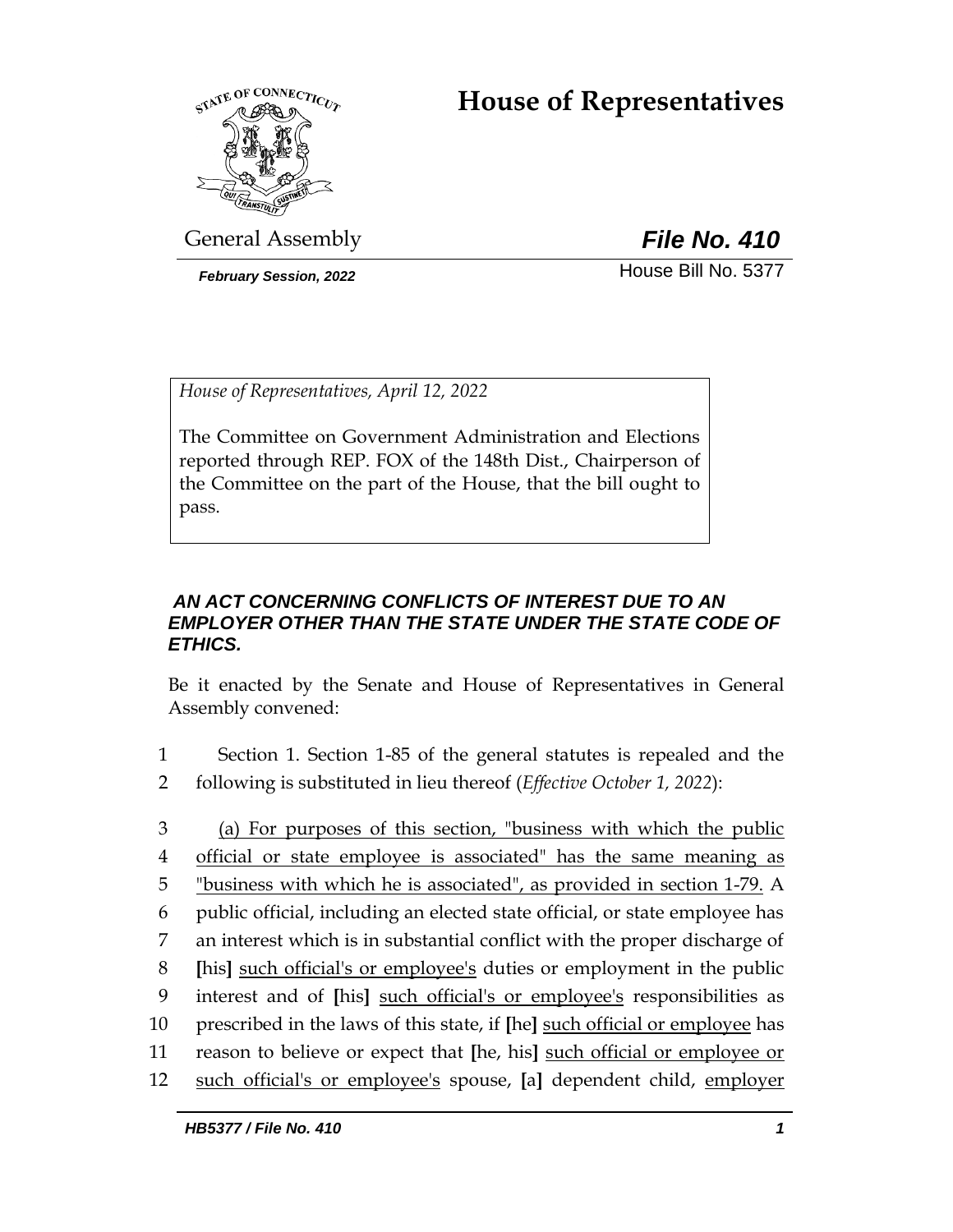other than the state, spouse's employer or a business with which **[**he**]** the public official or state employee is associated will derive a direct monetary gain or suffer a direct monetary loss, as the case may be, by reason of **[**his**]** such official's or employee's official activity. A public official, including an elected state official, or state employee does not have an interest which is in substantial conflict with the proper discharge of **[**his**]** such official's or employee's duties in the public interest and of **[**his**]** such official's or employee's responsibilities as prescribed by the laws of this state, if any benefit or detriment accrues to **[**him, his**]** such official or employee, such official's or employee's spouse, **[**a**]** dependent child, employer other than the state, spouse's employer or a business with which **[**he, his spouse or such dependent child**]** the public official or state employee is associated as a member of a profession, occupation or group to no greater extent than any other member of such profession, occupation or group. **[**A**]** Except as provided in subsection (b) of this section, a public official, including an elected state official or state employee who has a substantial conflict may not take official action on the matter.

 (b) If an elected state official has a substantial conflict regarding a matter that concerns a direct monetary gain or direct monetary loss for the other employer of such official or the employer of such official's spouse, such official shall either excuse himself or herself from the matter or, prior to taking official action on the matter, prepare a written statement signed under penalty of false statement describing the matter requiring action, the nature of the conflict and explaining why, despite the conflict, such official is able to vote or otherwise participate fairly, objectively and in the public interest in such matter. Such official shall 40 submit a copy of such statement to the Office of State Ethics and enter a copy of the statement in the journal or minutes of the state agency to 42 which such official has been elected, or, if such agency does not have a journal or minutes, submit the copy to such agency.

 Sec. 2. Subsection (a) of section 1-86 of the general statutes is repealed and the following is substituted in lieu thereof (*Effective October 1, 2022*):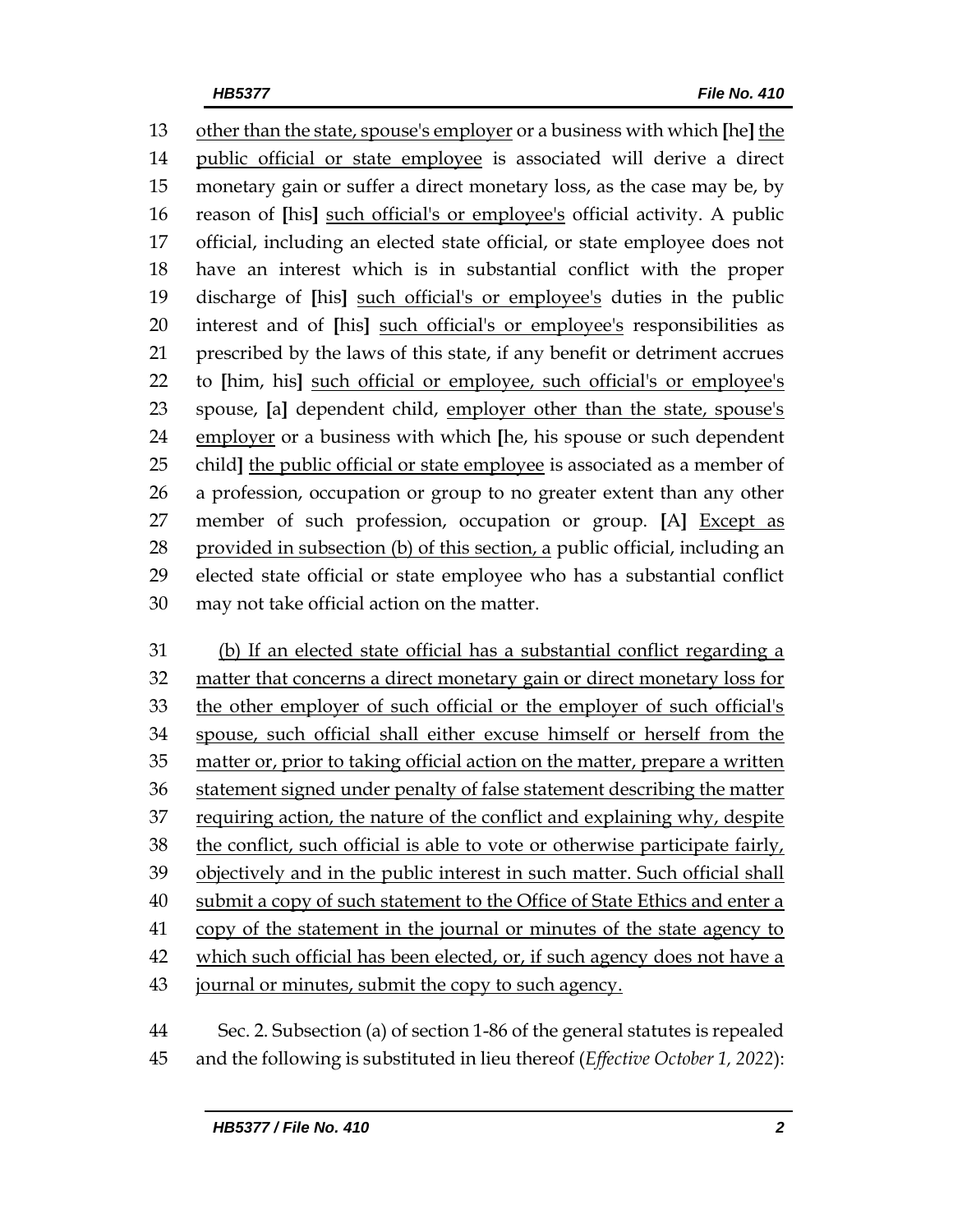(a) For purposes of this section, "business with which the public official or state employee is associated" has the same meaning as *"business with which he is associated", as provided in section 1-79.* Any public official or state employee, other than an elected state official, who, in the discharge of such official's or employee's official duties, would be required to take an action that would affect a financial interest of such official or employee, such official's or employee's spouse, parent, brother, sister, child, **[**or**]** the spouse of a child, employer other than the state, employer of the official's or employee's spouse or a business with which **[**such**]** the public official or state employee is associated, other than an interest of a de minimis nature, an interest that is not distinct from that of a substantial segment of the general public or an interest in substantial conflict with the performance of official duties as defined in 59 section 1-85, as amended by this act, has a potential conflict of interest. Under such circumstances, such official or employee shall, if such official or employee is a member of a state regulatory agency, either excuse himself or herself from the matter or, prior to taking official 63 action on the matter, prepare a written statement signed under penalty of false statement describing the matter requiring action and the nature of the potential conflict and explaining why despite the potential conflict, such official or employee is able to vote and otherwise participate fairly, objectively and in the public interest. Such public official or state employee shall deliver a copy of the statement to the Office of State Ethics and enter a copy of the statement in the journal or minutes of the agency. If such official or employee is not a member of a state regulatory agency, such official or employee shall, in the case of either a substantial or potential conflict, prepare a written statement signed under penalty of false statement describing the matter requiring action and the nature of the conflict and deliver a copy of the statement to such official's or employee's immediate superior, if any, who shall assign the matter to another employee, or if such official or employee has no immediate superior, such official or employee shall take such steps as the Office of State Ethics shall prescribe or advise.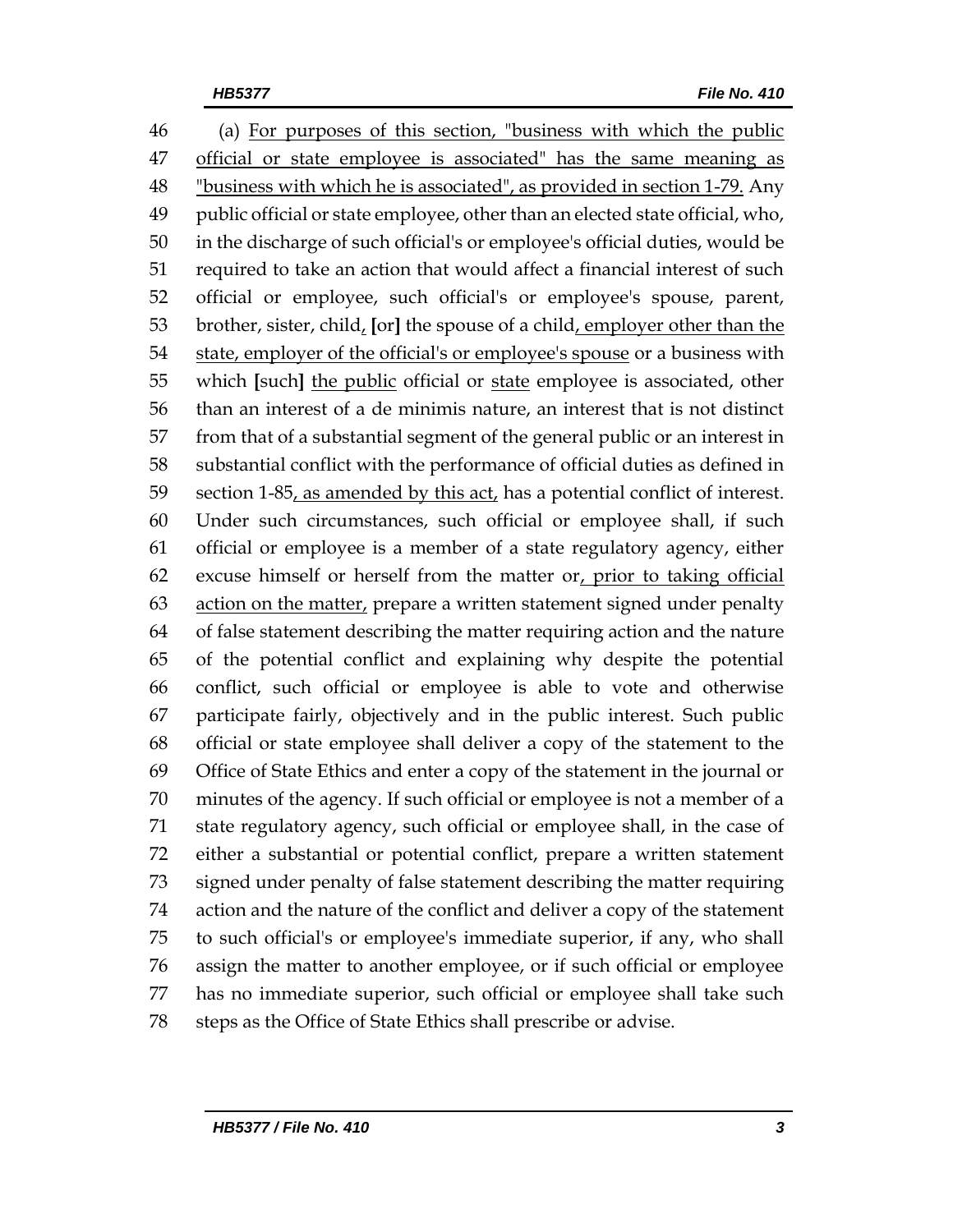This act shall take effect as follows and shall amend the following sections:

| Section 1 | October 1, 2022 | $1 - 85$  |
|-----------|-----------------|-----------|
| Sec. 2    | October 1, 2022 | $1-86(a)$ |

*GAE Joint Favorable*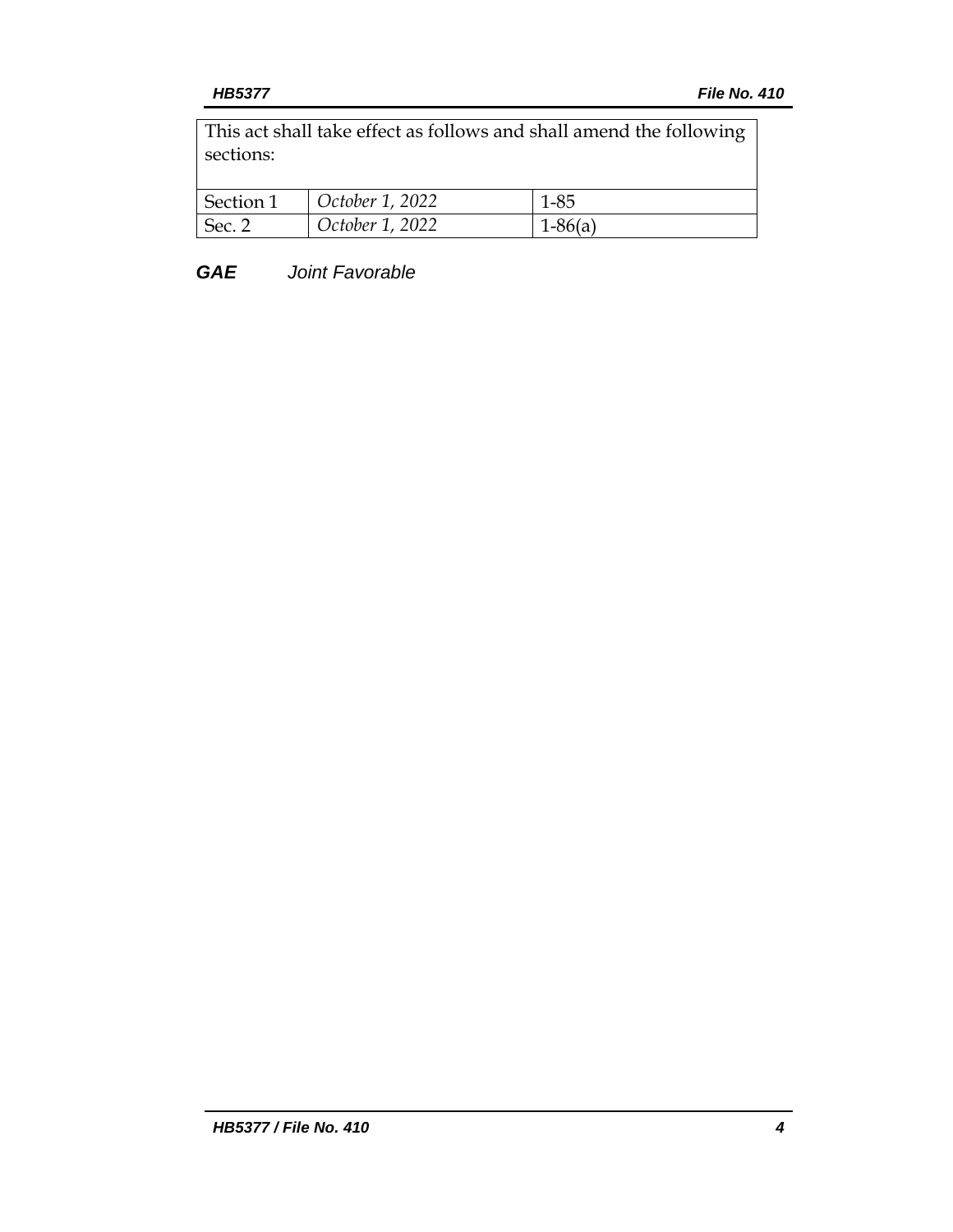*The following Fiscal Impact Statement and Bill Analysis are prepared for the benefit of the members of the General Assembly, solely for purposes of information, summarization and explanation and do not represent the intent of the General Assembly or either chamber thereof for any purpose. In general,*  fiscal impacts are based upon a variety of informational sources, including the analyst's professional *knowledge. Whenever applicable, agency data is consulted as part of the analysis, however final products do not necessarily reflect an assessment from any specific department.*

#### *OFA Fiscal Note*

*State Impact:* None

*Municipal Impact:* None

#### *Explanation*

This bill: 1) expands what constitutes a substantial conflict of interest under the State Code of Ethics, 2) expands what constitutes a potential conflict of interest under the state Code of Ethics, and 3) makes various other technical changes. These changes are not anticipated to have a fiscal impact to the state or municipalities.

*The Out Years*

*State Impact:* None *Municipal Impact:* None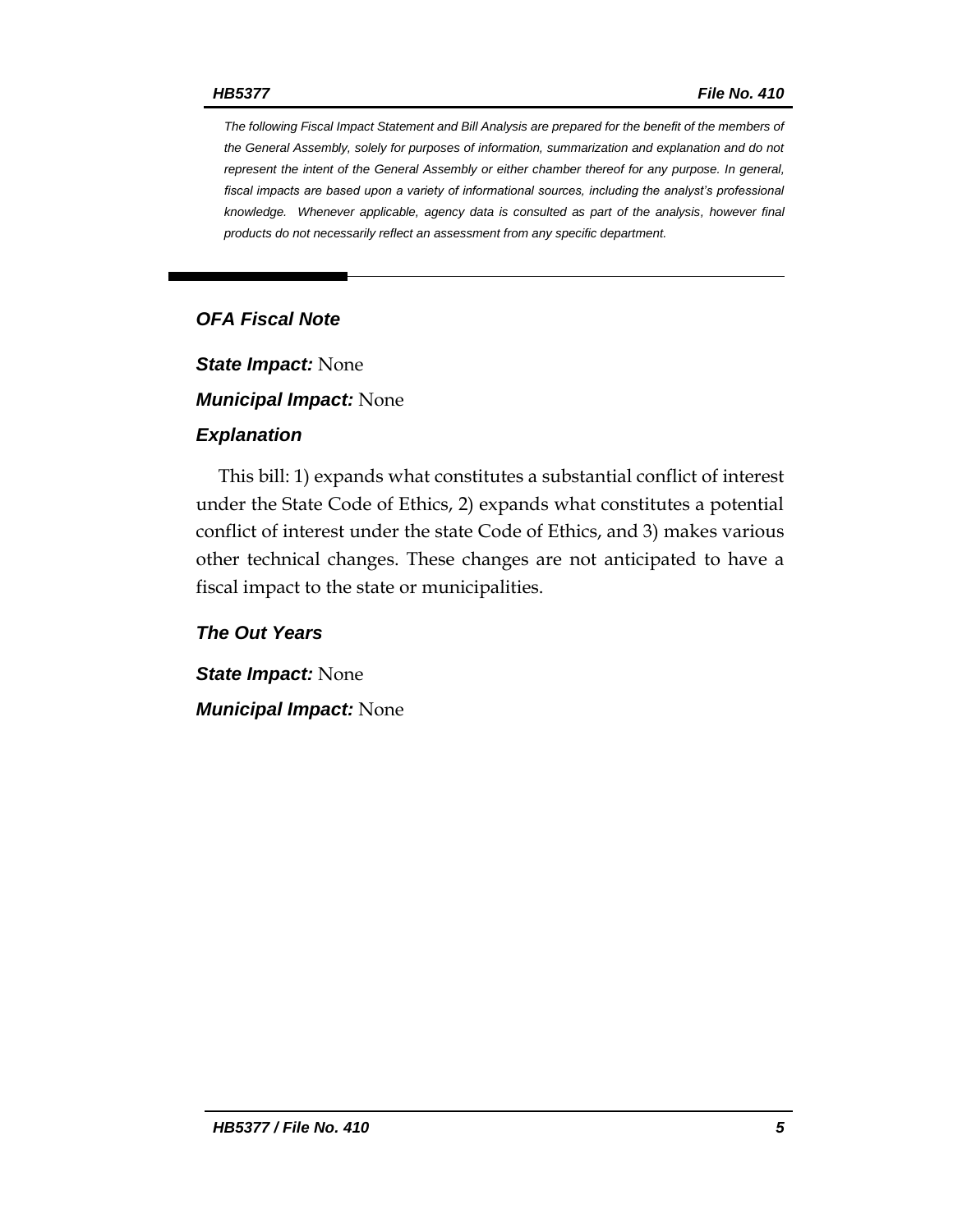## **OLR Bill Analysis**

**HB 5377**

#### *AN ACT CONCERNING CONFLICTS OF INTEREST DUE TO AN EMPLOYER OTHER THAN THE STATE UNDER THE STATE CODE OF ETHICS.*

#### **SUMMARY**

This bill expands what constitutes a substantial conflict of interest under the state Code of Ethics for Public Officials to include actions taken by a public official (including an elected state official) or state employee that result in a direct monetary gain or loss to his or her outside employer or spouse's employer. It requires elected state officials who have this conflict to either recuse themselves from taking official action or file a statement explaining why they can act despite the conflict. As under existing law, a substantial conflict does not exist if the monetary gain or loss is no greater than the gain or loss realized by any other member of the same profession, occupation, or group.

The bill similarly expands what constitutes a potential conflict of interest under the code to include actions taken by a public official (other than an elected state official) or state employee that would affect a financial interest of his or her outside employer or spouse's employer, other than one of a minimal nature or that is not distinct from that of a substantial segment of the general public. By law, officials and employees who have a potential conflict generally must either recuse themselves from taking official action or file a statement explaining why they can act despite the conflict.

The bill also makes technical and conforming changes.

EFFECTIVE DATE: October 1, 2022

#### **PROCEDURE IF CONFLICT EXISTS**

#### *Substantial Conflict*

Current law prohibits public officials and state employees from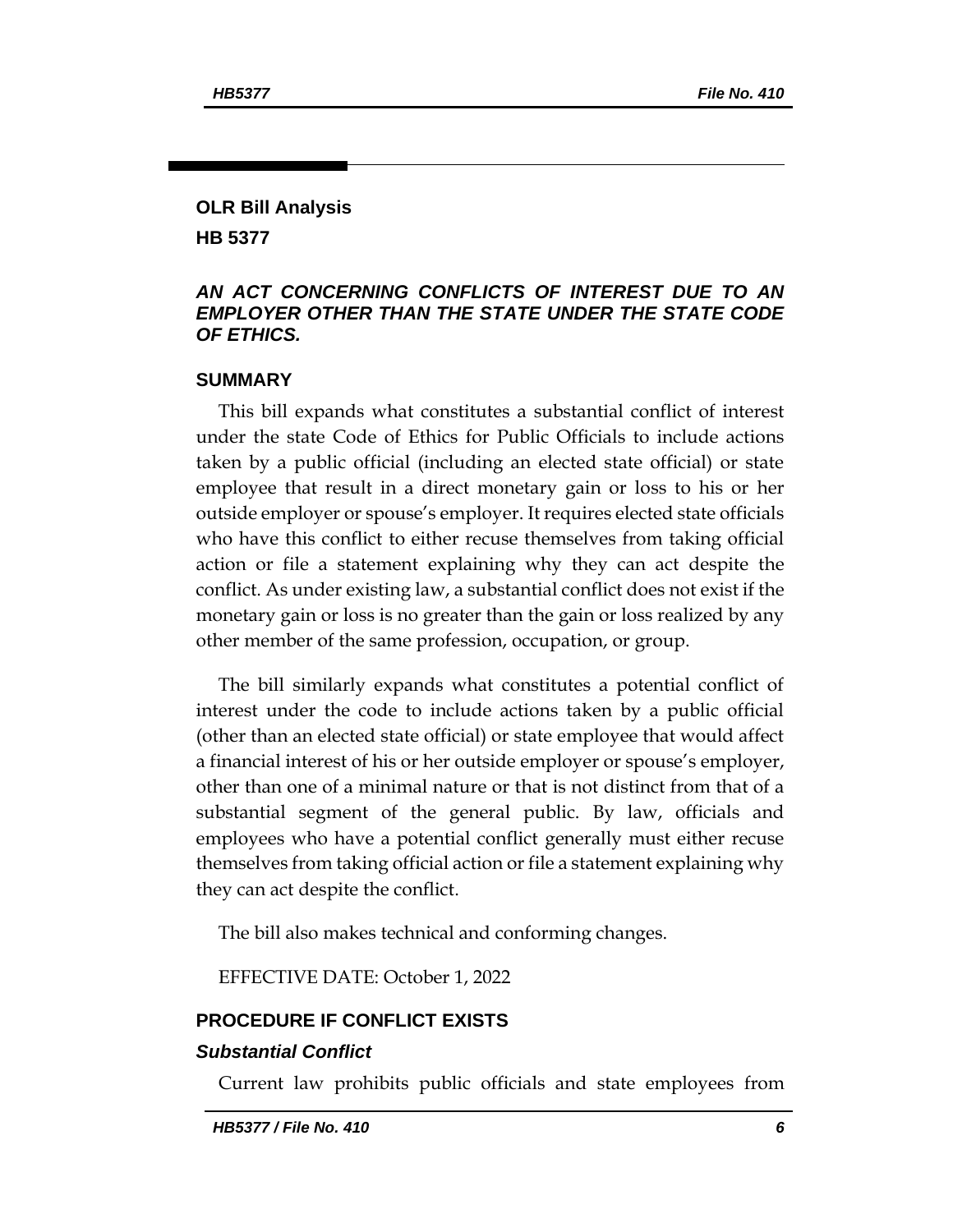taking official action on a matter for which they have a substantial conflict of interest. By deeming actions taken by a public official or state employee that result in a direct monetary gain or loss to an outside employer or spouse's employer as a substantial conflict of interest, the bill prohibits officials and employees from taking these actions, with one exception.

The bill's exception applies to substantial conflicts involving an elected state official's or spouse's outside employer. Specifically, if an elected state official has such a conflict, he or she must (1) excuse himself or herself from the matter or (2) prepare a written statement under penalty of false statement for the agency journal or minutes and the Office of State Ethics (OSE) before acting on the matter. The statement must describe the matter requiring action, the potential conflict, and why, despite the conflict, the official is able to vote and otherwise participate fairly, objectively, and in the public interest. By law, false statement is a class A misdemeanor, punishable by up to one year in prison, a fine of up to \$2,000, or both (CGS § 53a-157b).

#### *Potential Conflict*

The bill requires officials and employees (other than elected state officials) who have a potential conflict of interest involving an outside employer to follow procedures in existing law for addressing potential conflicts of interest. If the official or employee is a member of a state regulatory agency, he or she must (1) excuse himself or herself from the matter or (2) prepare a written statement as described above. (The bill requires that this statement be prepared before taking action.)

Officials and employees who are not members of a regulatory agency must prepare a written statement under penalty of false statement that describes the matter requiring action and the potential conflict and deliver a copy to their immediate supervisor, who must reassign the matter, or OSE if they do not have an immediate supervisor. In this case, the official or employee must take steps that OSE prescribes or advises.

#### **COMMITTEE ACTION**

Government Administration and Elections Committee

Joint Favorable